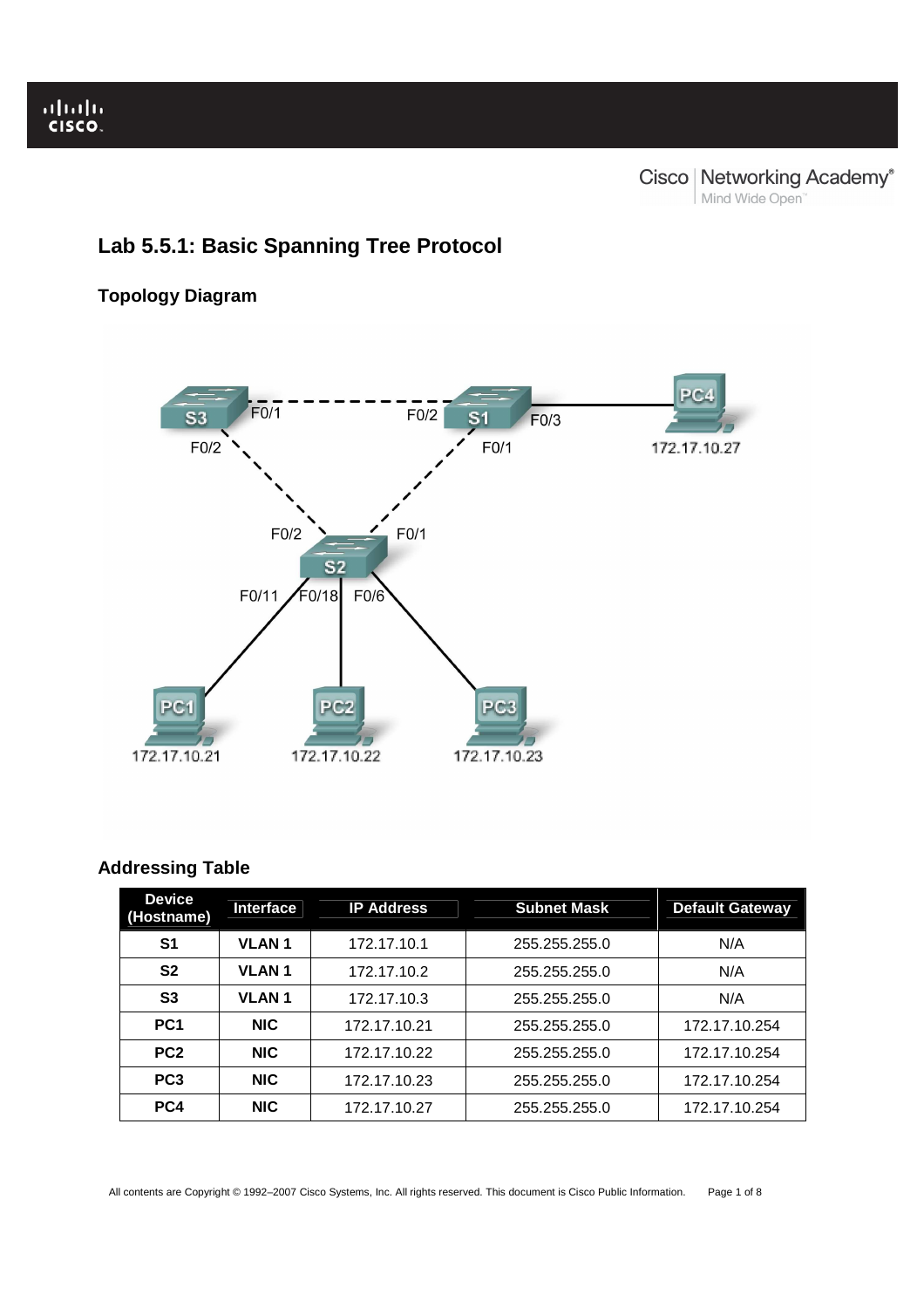## **Learning Objectives**

Ī

Upon completion of this lab, you will be able to:

- Cable a network according to the topology diagram
- Erase the startup configuration and reload the default configuration, setting a switch to the default state
- Perform basic configuration tasks on a switch
- Observe and explain the default behavior of Spanning Tree Protocol (STP, 802.1D)
- Observe the response to a change in the spanning tree topology

## **Task 1: Perform Basic Switch Configurations**

## **Step 1: Cable a network that is similar to the one in the topology diagram.**

You can use any current switch in your lab as long as it has the required interfaces shown in the topology diagram. The output shown in this lab is based on Cisco 2960 switches. Other switch models may produce different output.

Set up console connections to all three switches.

## **Step 2: Clear any existing configurations on the switches.**

Clear NVRAM, delete the vlan.dat file, and reload the switches. Refer to Lab 2.5.1 for the procedure. After the reload is complete, use the **show vlan** privileged EXEC command to confirm that only default VLANs exist and that all ports are assigned to VLAN 1.

## S1#**show vlan**

| VLAN Name    |                                                                                            | Status                               | Ports                                                                                                                                                                                                                                                         |
|--------------|--------------------------------------------------------------------------------------------|--------------------------------------|---------------------------------------------------------------------------------------------------------------------------------------------------------------------------------------------------------------------------------------------------------------|
| $\mathbf{1}$ | default                                                                                    | active                               | Fa0/1, Fa0/2, Fa0/3, Fa0/4<br>Fa0/5, Fa0/6, Fa0/7, Fa0/8<br>$Fa0/9$ , $Fa0/10$ , $Fa0/11$ , $Fa0/12$<br>$Fa0/13$ , $Fa0/14$ , $Fa0/15$ , $Fa0/16$<br>$Fa0/17$ , $Fa0/18$ , $Fa0/19$ , $Fa0/20$<br>$Fa0/21$ , $Fa0/22$ , $Fa0/23$ , $Fa0/24$<br>Giq0/1, Giq0/2 |
|              | 1002 fddi-default<br>1003 token-ring-default<br>1004 fddinet-default<br>1005 trnet-default | active<br>active<br>active<br>active |                                                                                                                                                                                                                                                               |

## **Step 3: Configure basic switch parameters.**

Configure the S1, S2, and S3 switches according to the following guidelines:

- Configure the switch hostname.
- Disable DNS lookup.
- Configure an EXEC mode password of **class**.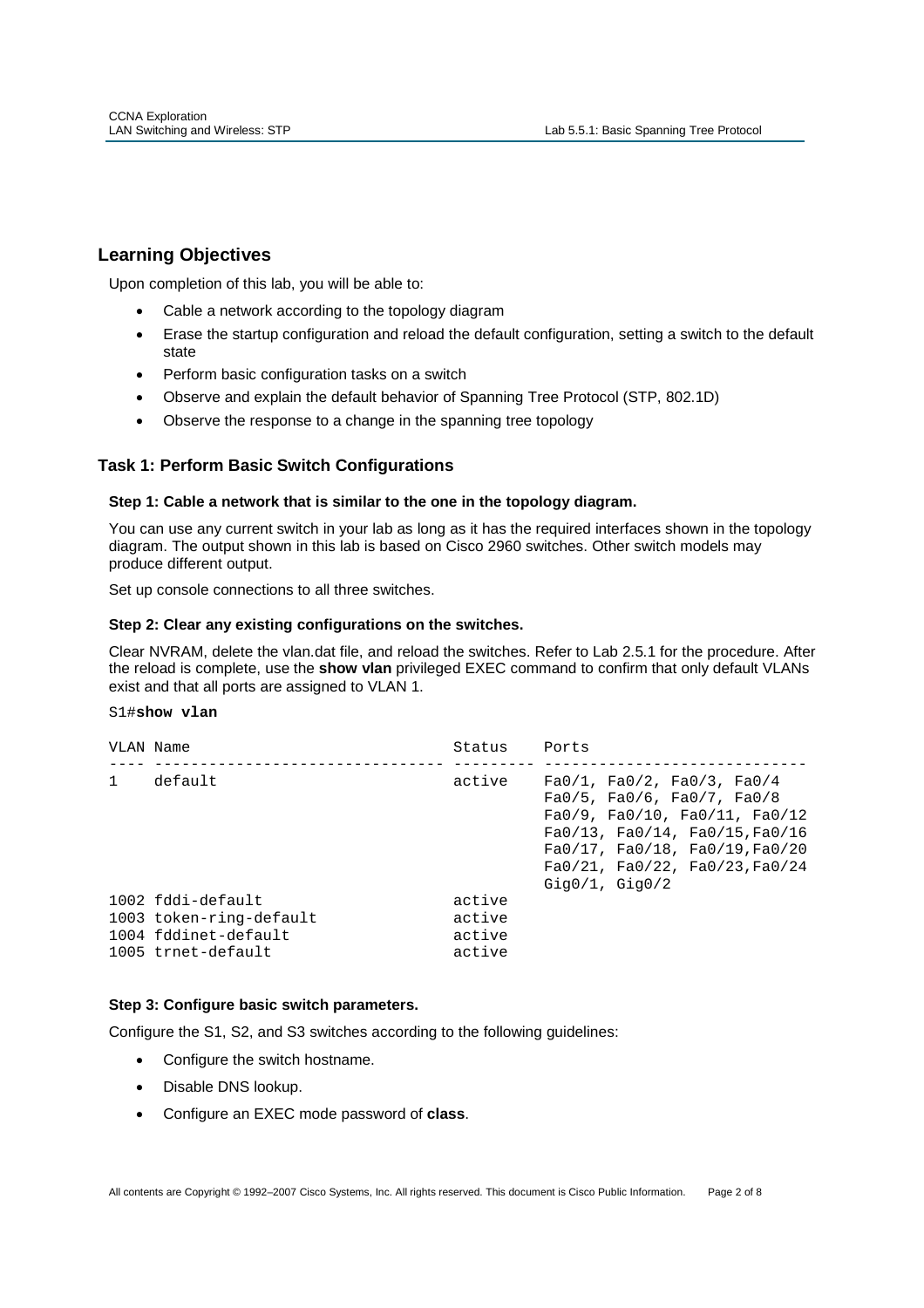- Configure a password of **cisco** for console connections.
- Configure a password of **cisco** for vty connections.

(Output for S1 shown)

Ī

```
Switch>enable
Switch#configure terminal
Enter configuration commands, one per line. End with CNTL/Z. 
Switch(config)#hostname S1
S1(config)#enable secret class
S1(config)#no ip domain-lookup 
S1(config)#line console 0
S1(config-line)#password cisco
S1(config-line)#login
S1(config-line)#line vty 0 15
S1(config-line)#password cisco
S1(config-line)#login 
S1(config-line)#end
%SYS-5-CONFIG_I: Configured from console by console
S1#copy running-config startup-config 
Destination filename [startup-config]? 
Building configuration... 
[OK]
```
### **Task 2: Prepare the Network**

#### **Step 1: Disable all ports by using the shutdown command.**

Ensure that the initial switch port states are inactive with the **shutdown** command. Use the **interfacerange** command to simplify this task.

```
S1(config)#interface range fa0/1-24
S1(config-if-range)#shutdown
S1(config-if-range)#interface range gi0/1-2
S1(config-if-range)#shutdown 
S2(config)#interface range fa0/1-24
S2(config-if-range)#shutdown
S2(config-if-range)#interface range gi0/1-2
S2(config-if-range)#shutdown
S3(config)#interface range fa0/1-24
S3(config-if-range)#shutdown 
S3(config-if-range)#interface range gi0/1-2 
S3(config-if-range)#shutdown
```
#### **Step 2: Re-enable the user ports on S1 and S2 in access mode.**

Refer to the topology diagram to determine which switch ports on S2 are activated for end-user device access. These three ports will be configured for access mode and enabled with the **no shutdown**  command.

```
S1(config)#interface fa0/3 
S1(config-if)#switchport mode access
S1(config-if)#no shutdown
S2(config)#interface range fa0/6, fa0/11, fa0/18
```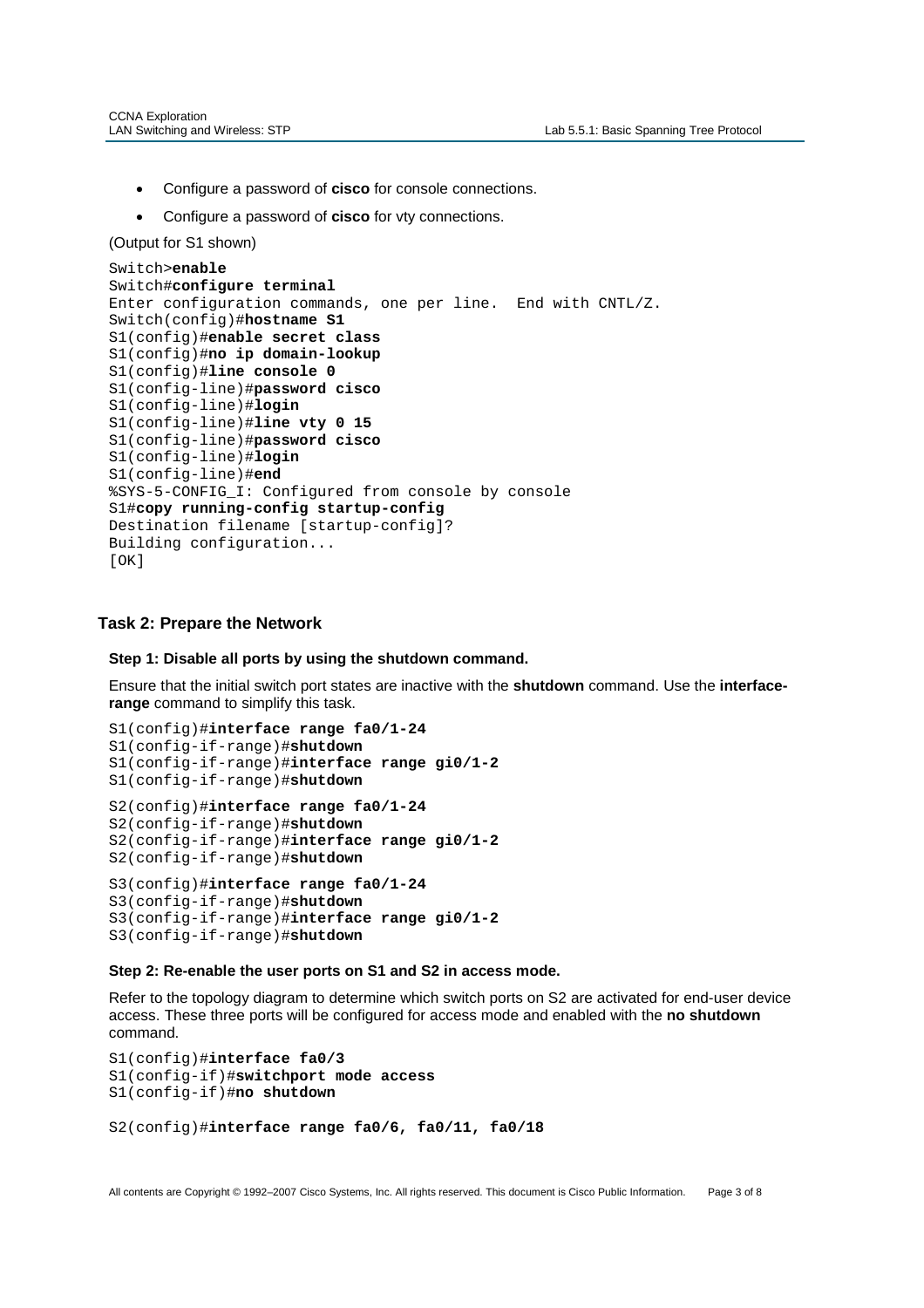```
S2(config-if-range)#switchport mode access 
S2(config-if-range)#no shutdown
```
**Step 3: Enable trunk ports on S1, S2, and S3** 

**Only a single VLAN is being used in this lab. However trunking has been enabled on all links between switches to allow for additional VLANs to be added in the future.** 

```
S1(config-if-range)#interface range fa0/1, fa0/2 
S1(config-if-range)#switchport mode trunk 
S1(config-if-range)#no shutdown
S2(config-if-range)#interface range fa0/1, fa0/2 
S2(config-if-range)#switchport mode trunk 
S2(config-if-range)#no shutdown
S3(config-if-range)#interface range fa0/1, fa0/2 
S3(config-if-range)#switchport mode trunk 
S3(config-if-range)#no shutdown
```
**Step 4: Configure the management interface address on all three switches.** 

```
S1(config)#interface vlan1
S1(config-if)#ip address 172.17.10.1 255.255.255.0
S1(config-if)#no shutdown
S2(config)#interface vlan1
S2(config-if)#ip address 172.17.10.2 255.255.255.0
S2(config-if)#no shutdown
S3(config)#interface vlan1
S3(config-if)#ip address 172.17.10.3 255.255.255.0
S3(config-if)#no shutdown
```
Verify that the switches are correctly configured by pinging between them. From S1, ping the management interface on S2 and S3. From S2, ping the management interface on S3.

Were the pings successful?

If not, troubleshoot the switch configurations and try again.

## **Task 3: Configure Host PCs**

Configure the Ethernet interfaces of PC1, PC2, PC3, and PC4 with the IP address, subnet mask, and gateway indicated in the addressing table at the beginning of the lab.

#### **Task 4: Configure Spanning Tree**

#### **Step 1: Examine the default configuration of 802.1D STP.**

On each switch, display the spanning tree table with the **show spanning-tree** command. Root selection varies depending on the BID of each switch in your lab resulting in varying outputs.

S1#**show spanning-tree**

VLAN0001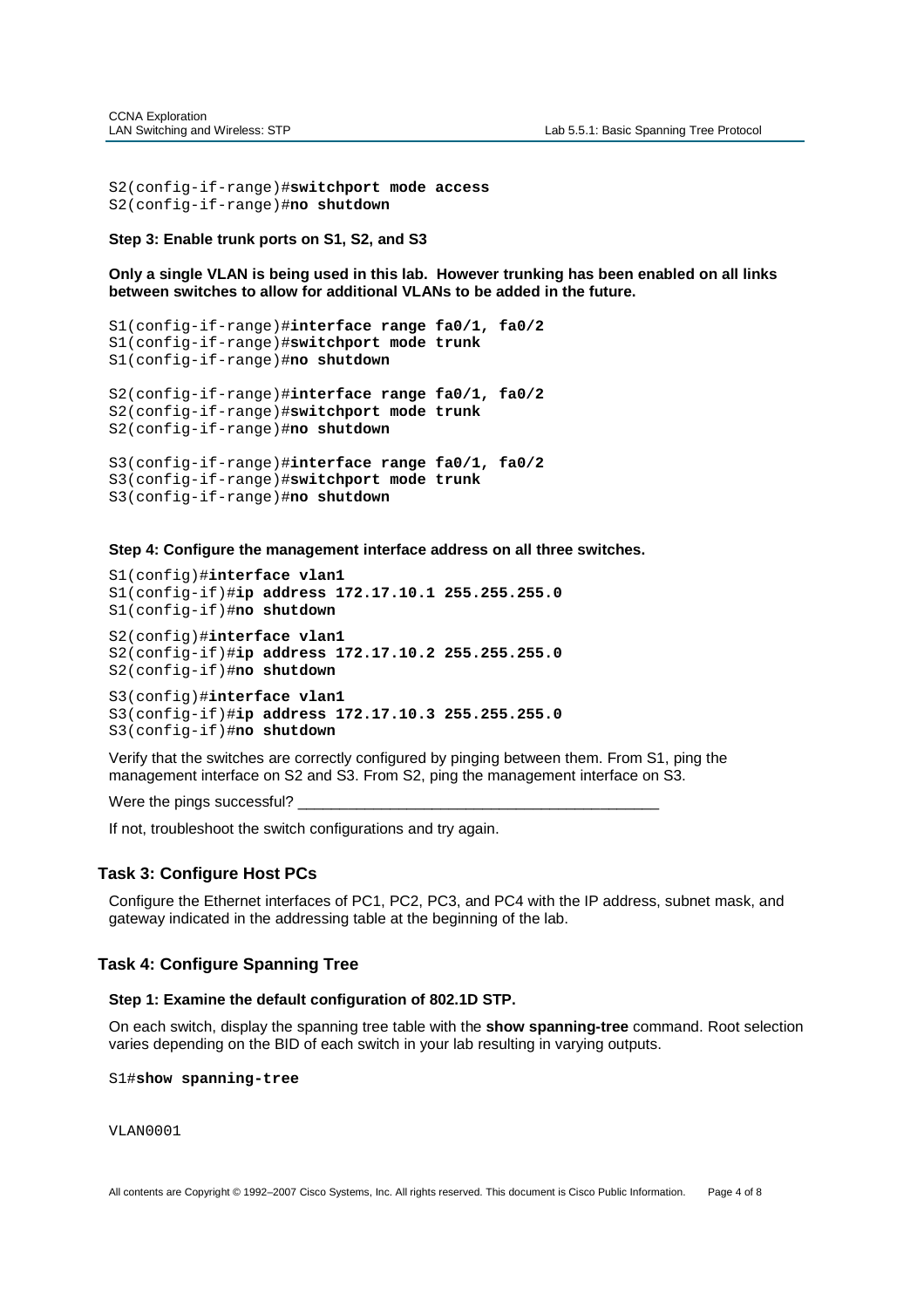Spanning tree enabled protocol ieee Root ID Priority 32769 Address 0019.068d.6980 This is the MAC address of the root switch This bridge is the root Hello Time 2 sec Max Age 20 sec Forward Delay 15 sec Bridge ID Priority 32769 (priority 32768 sys-id-ext 1) Address 0019.068d.6980 Hello Time 2 sec Max Age 20 sec Forward Delay 15 sec Aging Time 300 Interface Role Sts Cost Prio.Nbr Type ---------------- ---- --- --------- -------- -------------------------------- Fa0/1 Desg FWD 19 128.3 P2p Fa0/2 Desg FWD 19 128.4 P2p Fa0/3 Desg FWD 19 128.5 P2p S2#**show spanning-tree** VLAN0001 Spanning tree enabled protocol ieee Root ID Priority 32769<br>Address 0019. 0019.068d.6980 Cost 19 Port 1 (FastEthernet0/1) Hello Time 2 sec Max Age 20 sec Forward Delay 15 sec Bridge ID Priority 32769 (priority 32768 sys-id-ext 1) Address 001b.0c68.2080 Hello Time 2 sec Max Age 20 sec Forward Delay 15 sec Aging Time 300 Interface Role Sts Cost Prio.Nbr Type ---------------- ---- --- --------- -------- -------------------------------- Fa0/1 Root FWD 19 128.1 P2p Fa0/2 Desg FWD 19 128.2 P2p Fa0/6 Desg FWD 19 128.6 P2p Fa0/11 Desg FWD 19 128.11 P2p Fa0/18 Desg FWD 19 128.18 P2p S3#**show spanning-tree** VLAN0001 Spanning tree enabled protocol ieee Root ID Priority 32769 0019.068d.6980 Prioric,<br>Address 00:<br>Cost 19<br>1 1 (FastEthernet0/1) Hello Time 2 sec Max Age 20 sec Forward Delay 15 sec Bridge ID Priority 32769 (priority 32768 sys-id-ext 1) Address 001b.5303.1700 Hello Time 2 sec Max Age 20 sec Forward Delay 15 sec Aging Time 300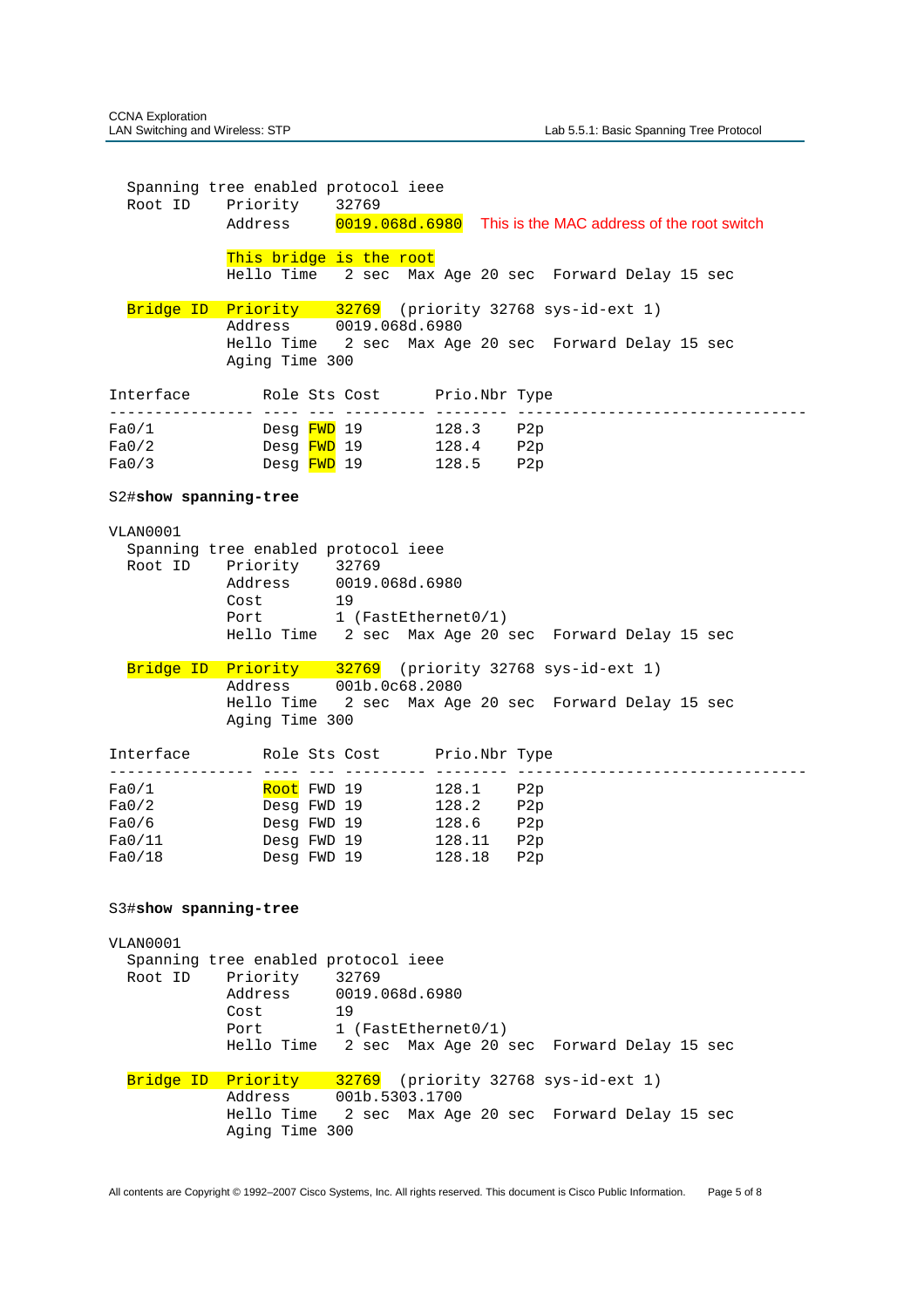| Interface |                          | Role Sts Cost | Prio.Nbr Type |     |
|-----------|--------------------------|---------------|---------------|-----|
|           |                          |               |               |     |
| Fa0/1     | Root FWD 19              |               | 128.1         | P2p |
| Fa0/2     | Altn <mark>BLK</mark> 19 |               | 128.2         | P2p |

#### **Step 2: Examine the output.**

The bridge identifier (bridge ID), stored in the spanning tree BPDU consists of the bridge priority, the system ID extension, and the MAC address. The combination or addition of the bridge priority and the system ID extension are known as the **bridge ID priority**. The system ID extension is always the number of the VLAN. For example, the system ID extension for VLAN 100 is 100. Using the default bridge priority value of 32768, the **bridge ID priority** for VLAN 100 would be 32868 (32768 + 100).

The **show spanning-tree** command displays the value of **bridge ID priority**. Note: The "priority" value within the parentheses represents the bridge priority value, which is followed by the value of the system ID extension.

Answer the following questions based on the output.

- 1. What is the bridge ID priority for switches S1, S2, and S3 on VLAN 1?
	- a.  $S1$   $-$
	- b. S2 \_\_\_\_\_\_\_
	- c. S3 \_\_\_\_\_\_\_

\_\_\_\_\_\_\_\_\_\_\_\_\_\_\_\_\_

- 2. Which switch is the root for the VLAN 1 spanning tree?
- 3. On S1, which spanning tree ports are in the blocking state on the root switch?
- 4. On S3, which spanning tree port is in the blocking state?
- 5. How does STP elect the root switch? \_
- 6. Since the bridge priorities are all the same, what else does the switch use to determine the root? \_\_\_\_\_\_\_\_\_\_\_\_\_\_\_\_\_\_\_\_\_\_\_\_

#### **Task 5: Observe the response to the topology change in 802.1D STP**

Now let's observe what happens when we intentionally simulate a broken link

### **Step 1: Place the switches in spanning tree debug mode using the command debug spanningtree events**

```
S1#debug spanning-tree events
Spanning Tree event debugging is on 
S2#debug spanning-tree events
Spanning Tree event debugging is on 
S3#debug spanning-tree events
Spanning Tree event debugging is on
```
#### **Step 2: Intentionally shutdown port Fa0/1 on S1**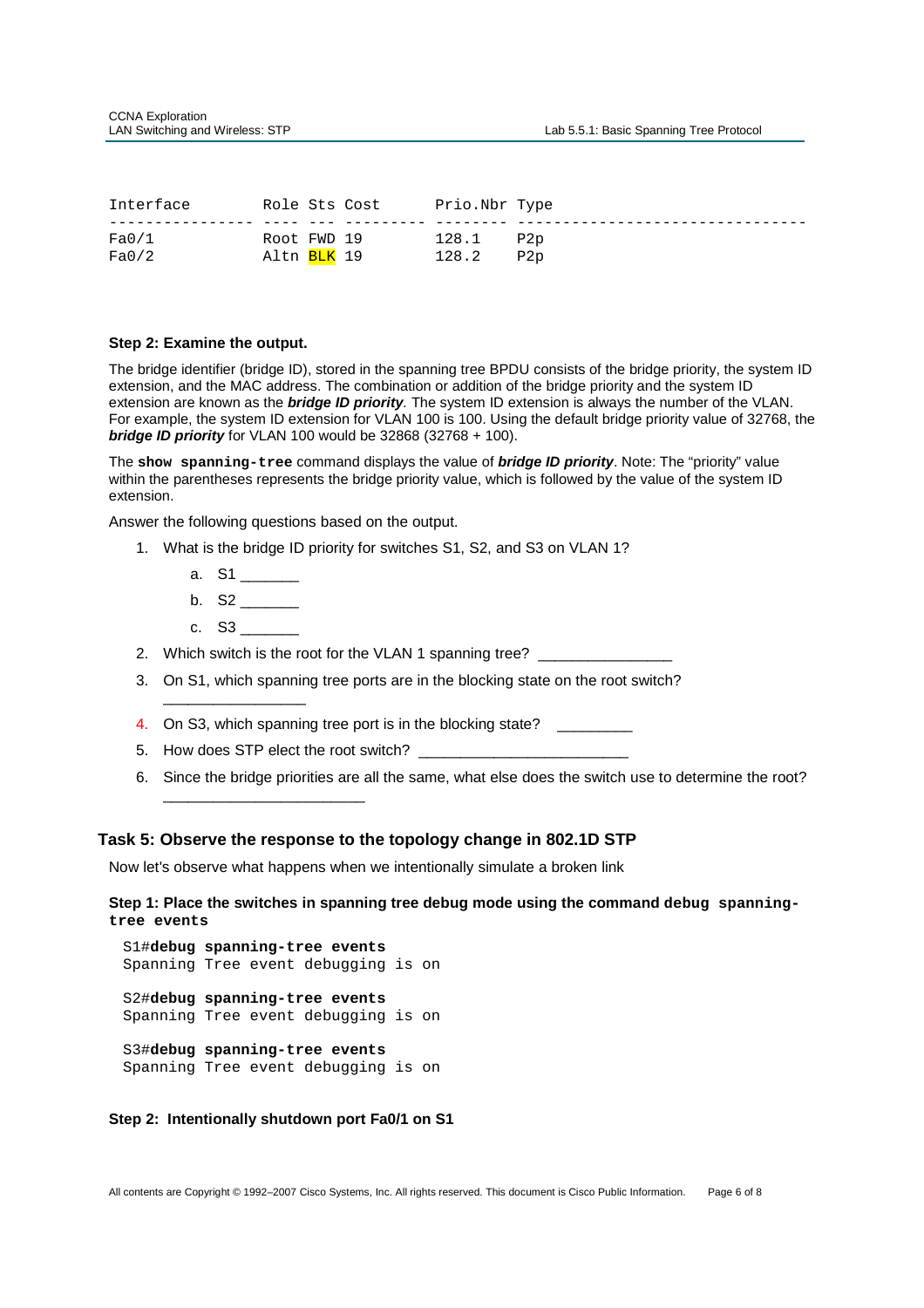```
S1(config)#interface fa0/1
S1(config-if)#shutdown
```
#### **Step 3: Record the debug output from S2 and S3**

S2# 1w2d: STP: VLAN0001 we are the spanning tree root S2# 1w2d: %LINEPROTO-5-UPDOWN: Line protocol on Interface FastEthernet0/1, changed state to down 1w2d: %LINK-3-UPDOWN: Interface FastEthernet0/1, changed state to down S2# 1w2d: STP: VLAN0001 heard root 32769-0019.068d.6980 on Fa0/2 1w2d: supersedes 32769-001b.0c68.2080 1w2d: STP: VLAN0001 new root is 32769, 0019.068d.6980 on port Fa0/2, cost 38 1w2d: STP: VLAN0001 sent Topology Change Notice on Fa0/2  $S3#$ 1w2d: STP: VLAN0001 heard root 32769-001b.0c68.2080 on Fa0/2 1w2d: STP: VLAN0001 Fa0/2 -> listening  $S3#$ 1w2d: STP: VLAN0001 Topology Change rcvd on Fa0/2 1w2d: STP: VLAN0001 sent Topology Change Notice on Fa0/1  $S3#$ 1w2d: STP: VLAN0001 Fa0/2 -> learning S3# 1w2d: STP: VLAN0001 sent Topology Change Notice on Fa0/1 1w2d: STP: VLAN0001 Fa0/2 -> forwarding

When the link from S2 that is connected to the root switch goes down, what is its initial conclusion about the spanning tree root?

Once S2 receives new information on Fa0/2, what new conclusion does it draw?

Port Fa0/2 on S3 was previously in a blocking state before the link between S2 and S1 went down. What states does it go through as a result of the topology change?

### **Step 4: Examine what has changed in the spanning tree topology using the show spanningtree command**

#### S2#**show spanning-tree**

```
VLAN0001 
  Spanning tree enabled protocol ieee 
  Root ID Priority 32769 
             Address 0019.068d.6980 
            Cost 38
            Port 2 (FastEthernet0/2)
             Hello Time 2 sec Max Age 20 sec Forward Delay 15 sec 
  Bridge ID Priority 32769 (priority 32768 sys-id-ext 1) 
             Address 001b.0c68.2080 
             Hello Time 2 sec Max Age 20 sec Forward Delay 15 sec 
             Aging Time 300
```